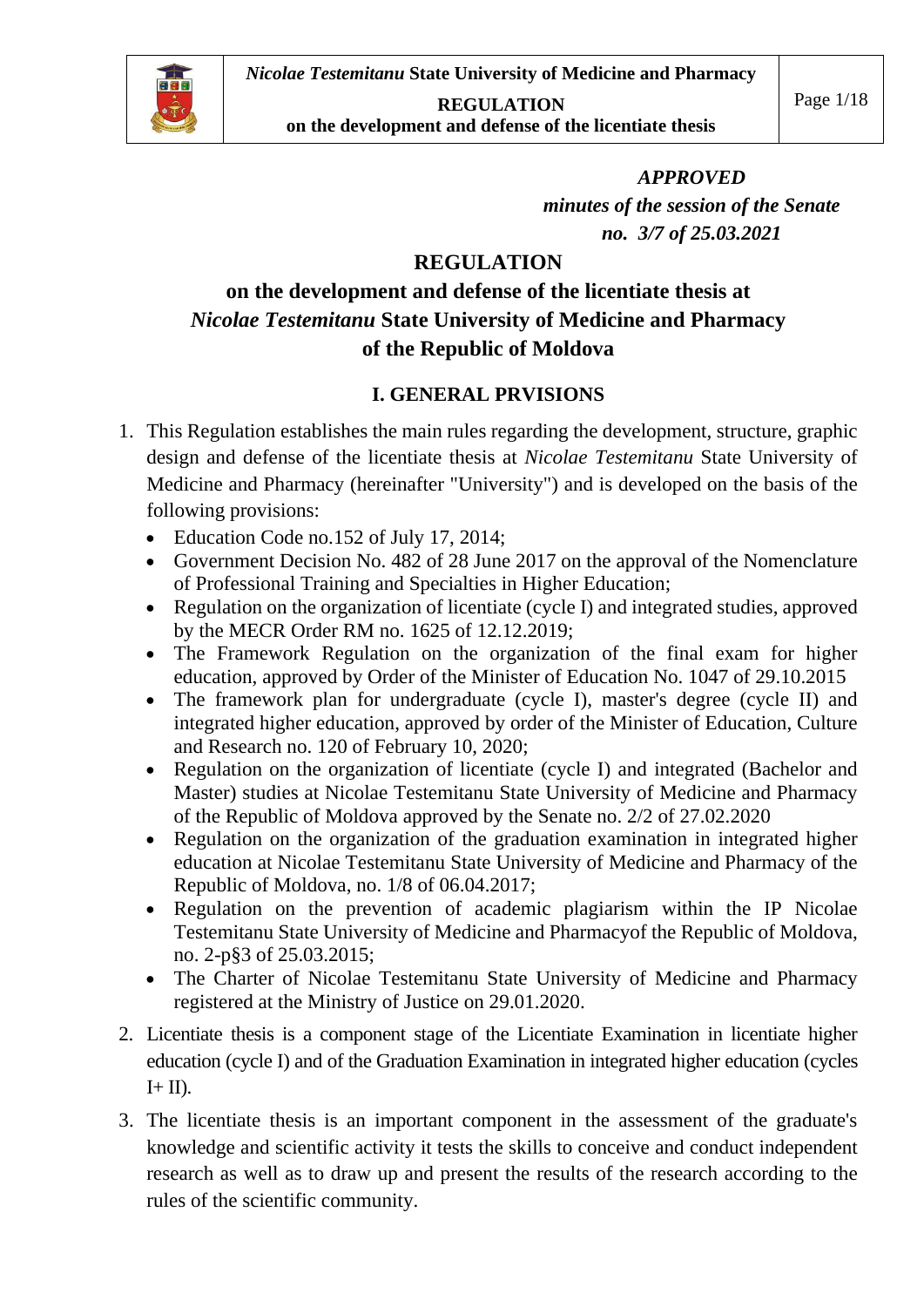

#### **REGULATION on the development and defense of the licentiate thesis**

- 4. The development of the licentiate thesis is aimed at:
	- development of the graduates' skills to conduct research and acquire the research methods in the specialty field;
	- systematization and application of the theoretical knowledge in the specialty in the process of development of practical solutions, specific to the field of professional training or the realization of the case studies;
	- appreciation of the graduate's capacities and the degree of training for individual postgraduate professional activity.
- 5. Faculty Dean's offices, as the case, will ensure the plagiarism verification of the licentiate thesis.

#### **II. CHOOSING OF THE THEME AND THE SCIENTIFIC ADVISOR**

- 6. The theme of the licentiate thesis is proposed by the departments / teaching chairs and placed in the Didactic Module of the University Information Management System (further - SIMU).
- 7. The dean's offices will approve the themes of the theses proposed by the departments / chairs for each study program, after which they become accessible to the students in SIMU.
- 8. From the list proposed by chairs in SIMU, the students select the theme of the license thesis, usually, by the end of semester VIII of studies for the programs of integrated higher studies lasting 6 years, semester VII – for the programs of integrated higher studies with the duration for 5 years; VI semester – for the higher education programs.
- 9. In order to coordinate the development of the thesis, the departments / chairs confirm a thesis advisor. University professors, associate professors, lecturers or university assistants with a scientific degree of the departments / chairs may be appointed as scientific advisors.
- 10.The themes for the licentiate thesis can be edited and modified with the approval of the scientific advisor of the thesis, being approved by the head of chair.
- 11.The student can change the theme and / or the scientific advisor only once, after being informed and with the approval of the initial scientific advisor and the Faculty Dean. Changing the theme and the scientific advisor is no longer possible starting with the first semester of the last year of study.
- 12.A scientific advisor may coordinate a maximum of 5 theses (cumulative in all study programs) for one academic year. The Dean's Office will coordinate the number of licentiate theses made within the chair according to the number of students at the faculty and of the teaching staff at the department / chair.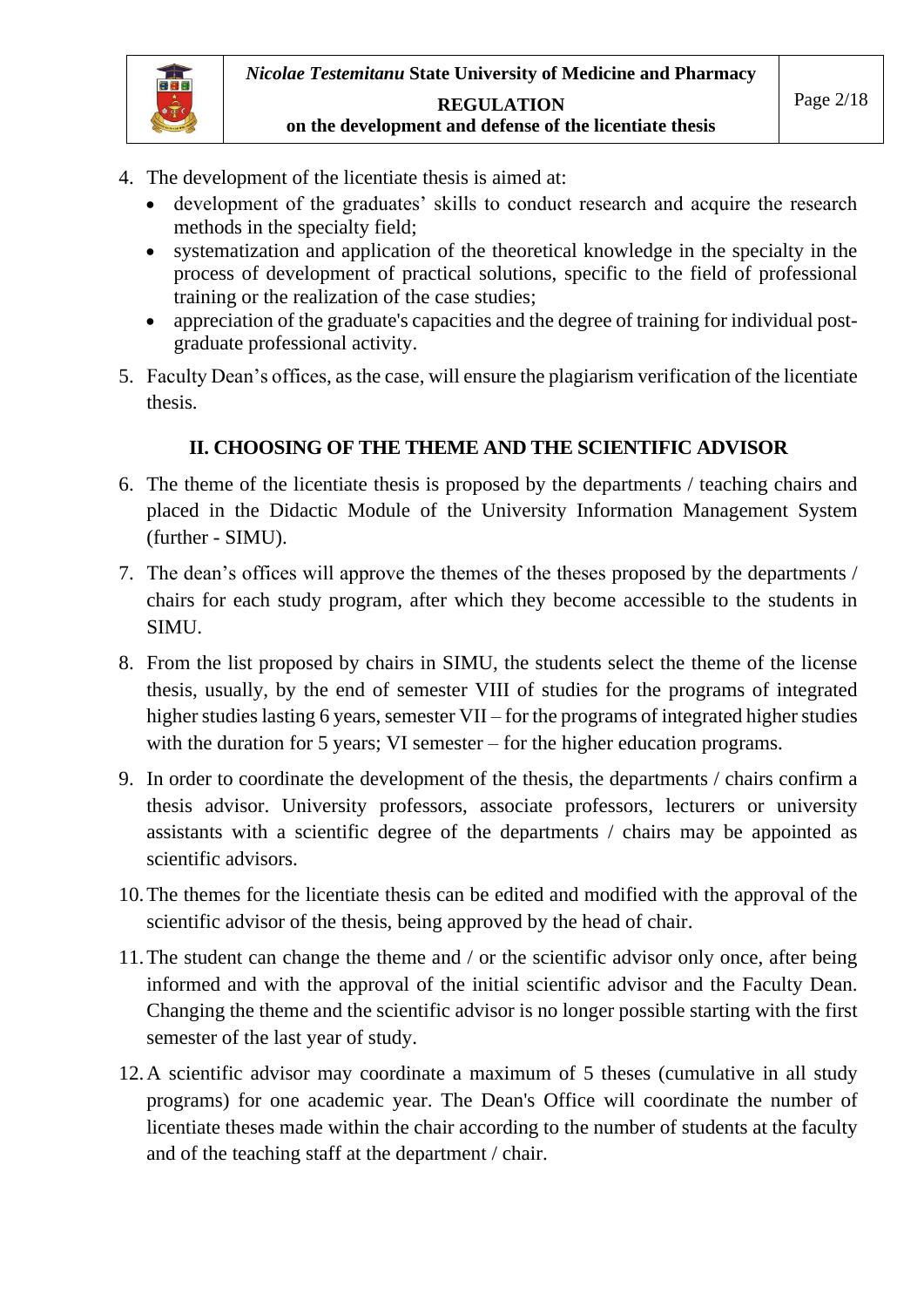

**REGULATION on the development and defense of the licentiate thesis** 

#### **III. STRUCTURE AND PRINCIPLES OF THE LICENTIATE THESIS DEVELOPMENT**

13.The licentiate thesis must demonstrate the student's ability to work with literature relevant to the subject. The thesis should be developed correctly from the point of view of methodology, data analysis and argumentation, have a logical structure, be written in scientific language. The aspect must be in accordance with academic standards and comply with the scientific writing recommendations (structure, wording, bibliography) provided in Section IV of this Regulation.

14.The license thesis can be carried out in the form of:

- **original research** work (dicriptive study, analytical study, clinical, pre-clinic experimental, clinical case study, case series, etc.)
- **literature synthesis** work.
- 15.Licentiate theses are developed and written in Romanian or in the language of the student's studies.

16.The structure of the diploma thesis comprises the following sections:

- **Title page;**
- **Declaration of responsibility,** signed by the author;
- **Contents;**
- **List of Abbreviations;**
- **Introduction;**
- **The content of the work** as follows:
	- *a. Original research work:*
		- $\checkmark$  Chapter I. The bibliographic analysis of the theme;
		- $\checkmark$  Chapter II. Material and methods of research;
		- $\checkmark$  Chapter III. Own results and discussions;
		- $\checkmark$  General conclusions;
		- $\checkmark$  Bibliography
		- $\checkmark$  Annexes (if required);
	- *b. specialized literature synthesis work:*
		- $\checkmark$  Methodology for selecting bibliographic sources (databases, period, keywords; inclusion and exclusion criteria, etc.);
		- $\checkmark$  The main part, consisting of 1-2 chapters
		- ✓ Discussions;
		- ✓ Conclusions;
		- $\checkmark$  Bibliography.
		- $\checkmark$  Annexes (if required);
- 16.1. *Title page –* is done in accordance with Annex 1.
- 16.2. *Declaration of responsibility –* is written in accordance with Annex 2 and is placed after the title page.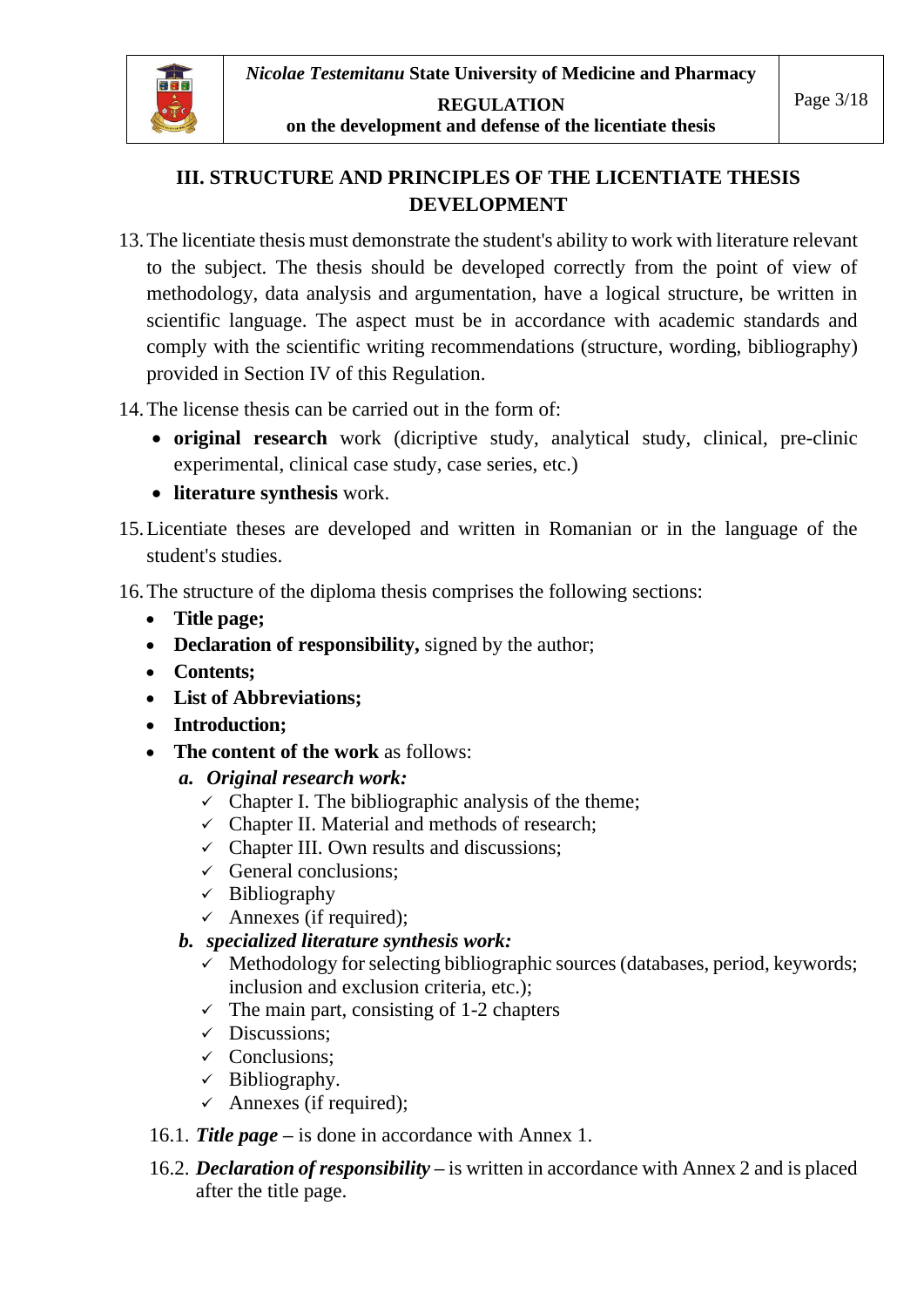# **on the development and defense of the licentiate thesis**

- 16.3. *Contents* **–** it is recommended to be placed at the beginning of the work, after the Declaration, where the names of the chapters, the subchapters, the other parts of the thesis and the corresponding pages are written.
- 16.4. **List of Abbreviations** (as the case) *–* the international abbreviations, unanimously accepted in the field of the theme of the thesis, are used.
- 16.5. *Introduction,* where the following are recorded: a**.** *the actuality of the problem*; b. *purpose and objectives of the research*; c. *the practical importance of the work (as the case).* The volume of the introduction should not exceed 2-3 pages.
- 16.6. For the *original* research theses:
	- $\checkmark$  Chapter I., *The bibliographic analysis of the theme*". It will carry out a critical evaluation of the relevant literature for the research theme, will have a concrete name, reflecting the theme of the research. The section will contain analysis of different bibliographic sources on the thesis: scientific articles, monographs, manuals, guides, clinical protocols, etc. published in the country and abroad. The main theories, explanatory templates, showing the development and progress of recent research, and possible gaps or limitations, will be presented. The chapter will be structured on subchapters, which will correspond to the research objectives. The chapter will present the theoretical framework of the studied problem and will not exceed 30-35% of the number of pages of the theses. The priority will be given to the literature of the last five years (at least 50 %).
	- ✓ Chapter II *"Material and methods of research"* (if necessary, will be structured in subchapters) will include the general characteristic of the study - the type of study, the design of the research, the material studied; research methods, etc. and the methodology of mathematical and statistical analysis of the obtained results. The volume of this compartment will not exceed 3-4 pages and should answer the following questions:
		- what was the study material (if applicable, name, group, series, producer, country);
		- sampling mode (if applicable):
		- type of study chosen, according to research
		- reagents and standards used (if applicable) chemical name, quality, concentration, manufacturer, country of origin;
		- the equipment used (type, model, producer, country of origin);
		- which parameter / parameters are / is to be assessed and assessment methods;
		- what was the way to obtain the reagent solutions, stock, working;
		- what were the working conditions, including the way of preparing the sample for analysis (if applicable);
		- the statistical methods used and the substantiation of their use.

The information must be sufficiently precise for a reader to reproduce and verify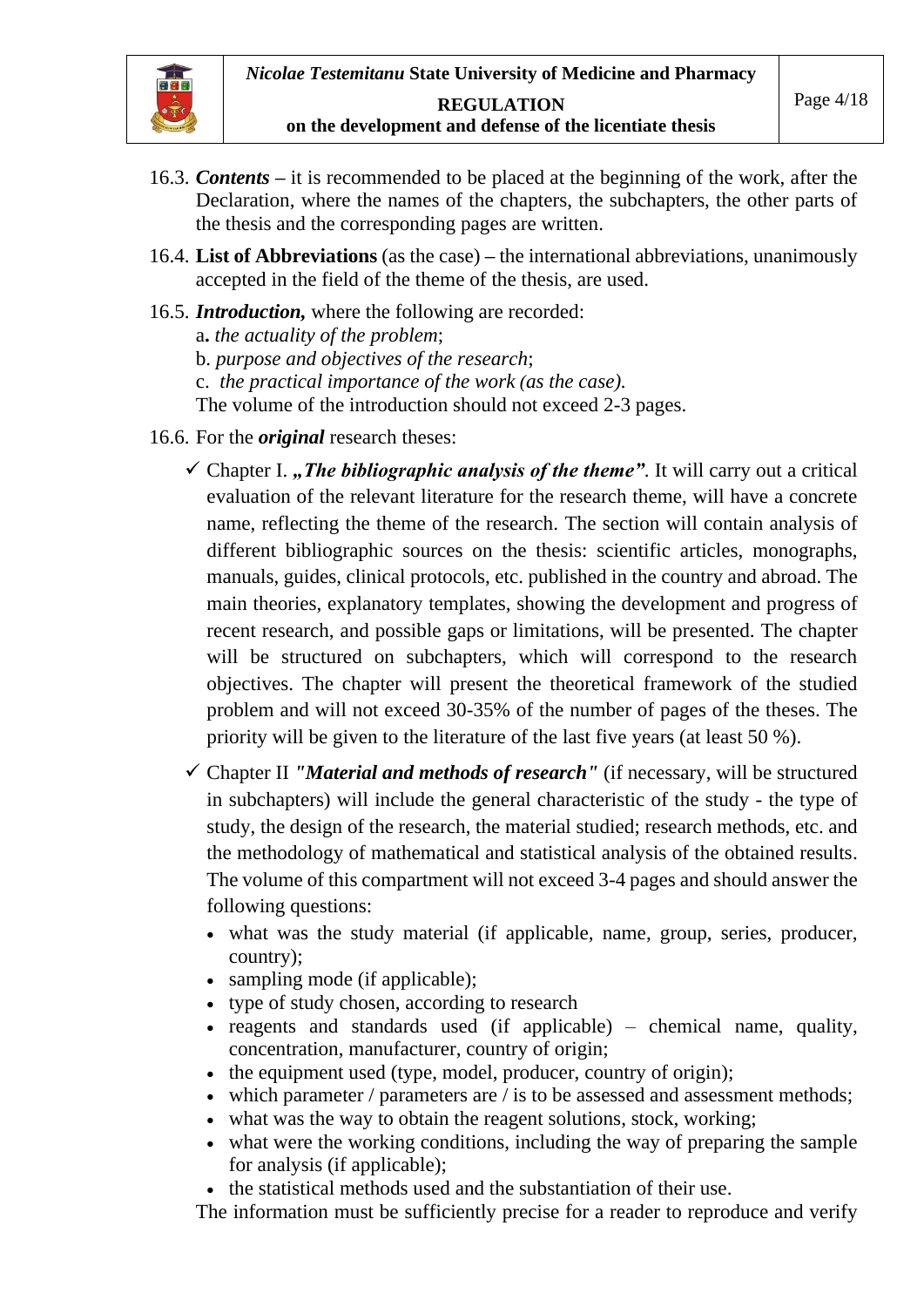

the reported work.

 $\checkmark$  In Chapter III *"Own results and Discussions"* the results, which will be in accordance with the design and the research methods used, will be presented. In this part of the paper the tables and figures, which will present the results of the research and the discussion of these, the statistical processing of the data and the own opinion of the research, will be included. Interpretation of own data will be done by reference to data from the literature, indicating similarities and differences.

#### 16.7. For *specialized* literature synthesis work:

- The *main* part can consist of 1-2 chapters, which will contain:
	- description of the relevance of the research topic, the situation in the field and the controversies registered;
- presentation of the types of studies carried out in the field (for example: descriptive or analytical, observational or experimental, etc.) and the techniques used without a detailed description of the experimental procedure and how they are applied;
- description of the most important results, published in recent scientific articles;
- dynamic development and scientific progress in approaching the proposed topic for research;
- finding certain thematic aspects, being highlighted various opinions and conclusions of the authors;
- use of figures and / or tables (with source indication), to support the synthesis of results, made by the author of the publication or to present the most relevant results taken directly from the scientific article.

 $\checkmark$  The *Discussion* section is described in a separate chapter, the purpose of which is to interpret the exposed narrative material, which will include:

- interpretation, critical analysis and explanation of the literature review exposed in the main part;
- mentioning and explaining the limits of the research (synthesis) performed on the topic of the thesis based on the objectives set;
- mentioning the aspects of the license thesis insufficiently addressed in the literature in the field in order to suggest future research directions;
- the interpretations offered must logically lead to conclusions.
- 16.8. *Conclusions* will be briefly written out on points that will contain a summary of the results obtained and will reflect their opinions and personal contribution in studying and elucidating the problem addressed.
- 16.9. The *Bibliography* will contain bibliographic sources used in the paper. It will be made up according to international requirements (Annex 3). The references will be presented in a numerical sequence according to the alphabetical order of the names of the first authors with the preservation of the unique numbering. References to bibliographic sources are indicated in square brackets, inserted into the text, for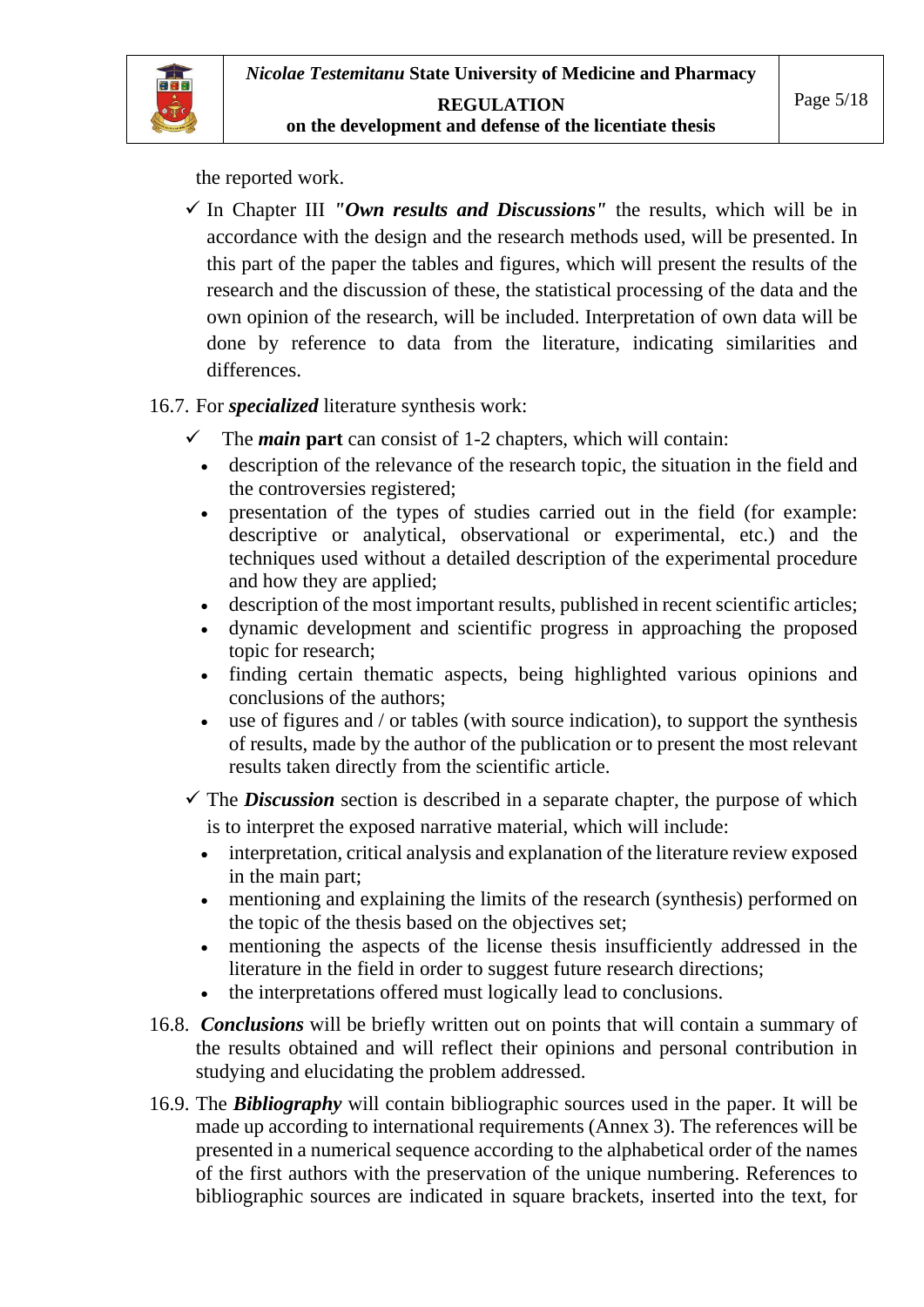

example - [8]. In the case of licentiate theses in the form of **narrative synthesis** of the literature, the minimum number of bibliographic sources will be 40.

16.10. In the *Annexes* various materials (survey questionnaire, investigations, schemes, photographs, case study, etc.) relevant to the study undertaken will be included. If some aspects of the research have been published or communicated in the scientific manifestations, copies of the summaries or scientific articles in the original documents and the active participation certificates, will be obligatory presented in the annexes. Own publications must be cited in the *"Bibliography"* section.

#### **IV. RULES ON THE GRAPHIC ASPECT OF THESES**

- 17.The theses should be written on white paper, A4 sized, 210 x 297 mm, on one side of the paper.
- 18.The pages of the thesis will have the following fields: left 30 mm, up and down 20 mm, on the right - 15 mm. All pages of the thesis, except for the title sheet, will be numbered, the number placed in the center of the page, down. Repeating and absence of pageing is not allowed.
- 19.The thesis will be computerized, using the Times New Roman font 12 pt, at 1.5 intervals and using the appropriate diacritical marks (ă, î, â, ș, ț). When capitalizing titles, capitalization and font 14 are allowed, as well as highlighting certain words with Bold or Italic.
- 20.Each section of the thesis will start from the new page. The chapters will be capitalized, bold, centered, numbered with Arabic numerals (1; 2); the word "chapter" is not written. The subchapter titles are written in lower case and are numbered in Arabic numerals (1.1, 1.2, 2.1, etc.) The first line of each paragraph starts with a 1 cm paragraph. (Annex 4). (as amended by Senate Decision No. 16/7 of 28.11.2018).
- 21.Formulas, tables and figures are numbered consecutively without taking into account the chapter number, for example:
	- $\checkmark$  figure 5 in the explanatory text or Figure 5. in the title of the figure, which is placed below the figure using the font Times New Roman Regular, Centered (Annex 4);
	- $\checkmark$  table 7 in the explanatory text and Table 7. in the name of the table, placed above it, using Times New Roman, Regular, Centered (Annex 4);
	- $\checkmark$  the formula is placed at the beginning of the line, and its number at the end of the line (Annex 4);
	- $\checkmark$  if necessary, mention the data source in the table / figure under the title of the table / figure aligned between the left and right margins, indicating the name of the author / s, title of the work, publisher, year, page, or address of the online source (in the same way as the Bibliography is done);
	- $\checkmark$  If there are tables that contain notes, they will be written immediately after the table, not in the bottom of the page or in the body of the table.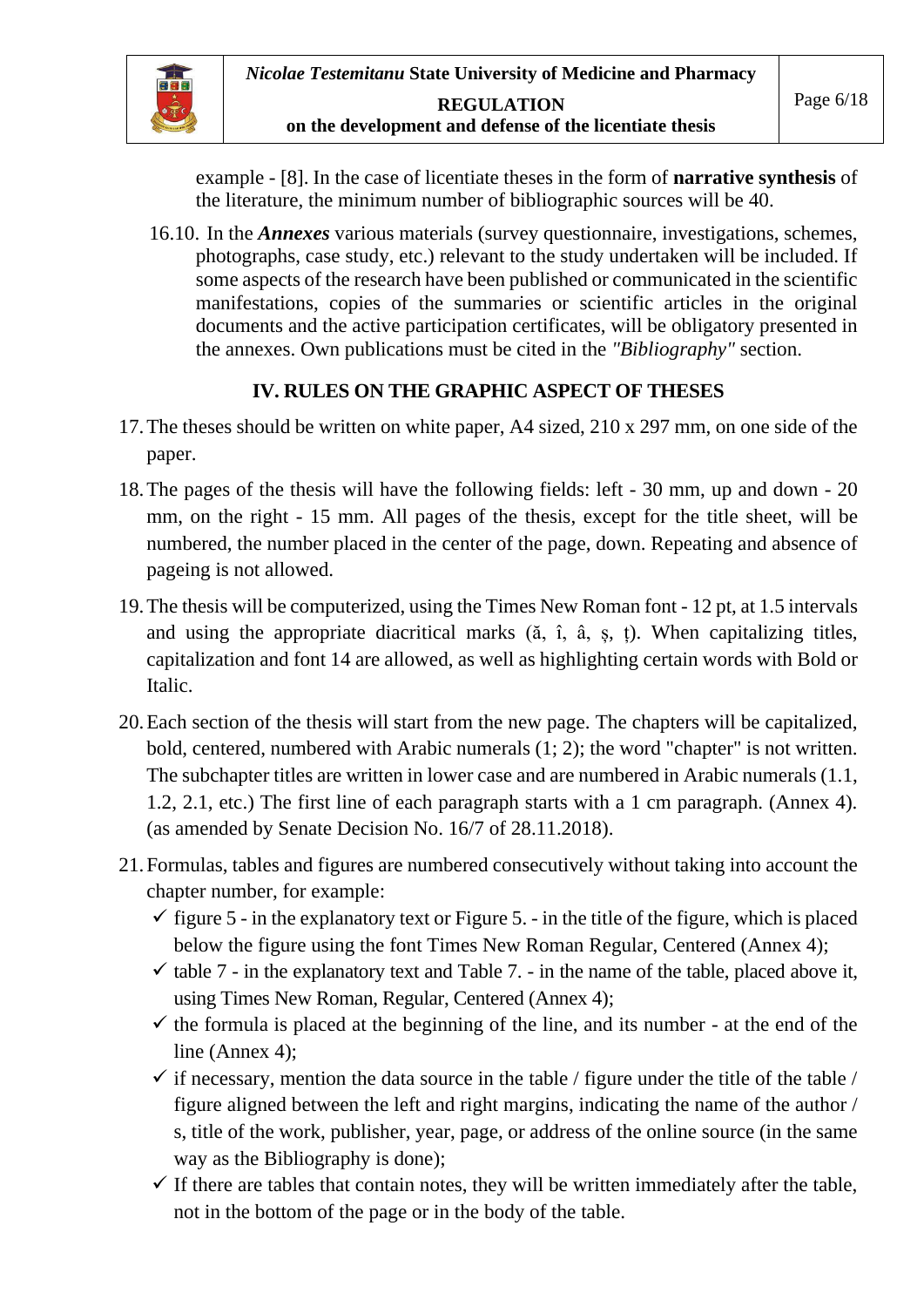- 22.In the thesis it is allowed to abbreviate combinations of words, compound words, words commonly used in accordance with international abbreviations, unanimously accepted in the scientific community and provided that they do not create difficulties in reading the text and do not cause ambiguities.
- 23.Notes, corrections, letter outlines, erasures, spots, page additions, etc. are not allowed in the thesis.
- 24.The thesis will have an average volume of 30-45 pages.

#### **V. DEFENSE AND ASSESSMENT OF THE LICENTIATE THESES**

- 25.Completion of the thesis is subject to obtaining the agreement of the scientific advisor by admitting the student to the prior defense at the department / chair / discipline.
- 26.The licentiate thesis in its final form will be submitted to the department / chair for prior defense at least one month before the deadline indicated for defense.
- 27.Prior defense will be made at the department / chair / discipline meeting, during which students will present the obtained results (Power Point).
- 28.The student is admitted to the public defense of the license thesis within the Assessment Board, if the license thesis presented at the prior defense has been approved by the department / chair / discipline, fact confirmed by the extract from the minutes stating the student's name, the qualification "admitted".
- 29.The thesis will be covered after its approval at the meeting of the respective department / chair / discipline and will be presented 10 days before the final defense to the Assessment Board, the composition of which will be approved by order of the rector. In case of defending the thesis online, it will be presented in PDF format.
- 30.The department / chair / discipline will present in the Dean's office all the theses developed within the chair in electronic format the PDF version, which is kept in the Dean's archive.
- 31.The thesis defense will be public and will be held in the open session of the Assessment Board at the chair / department in which the student dveloped the license thesis, in the presence of at least 2/3 of the number of members, in the form of a summary presentation of the thesis by the author, supported by Power Point presentation, for which he is granted up to 15 minutes.
- 32.If the theme of the licentiate thesis is interdisciplinary, the interdisciplinary Assessment Board will be created by the rector's order.
- 33.The chairman of the Assessment Board coordinates the defense of the license theses, asks questions, gives notes, ensures the preparation of the minutes and is responsible for complying with the provisions of the Regulation.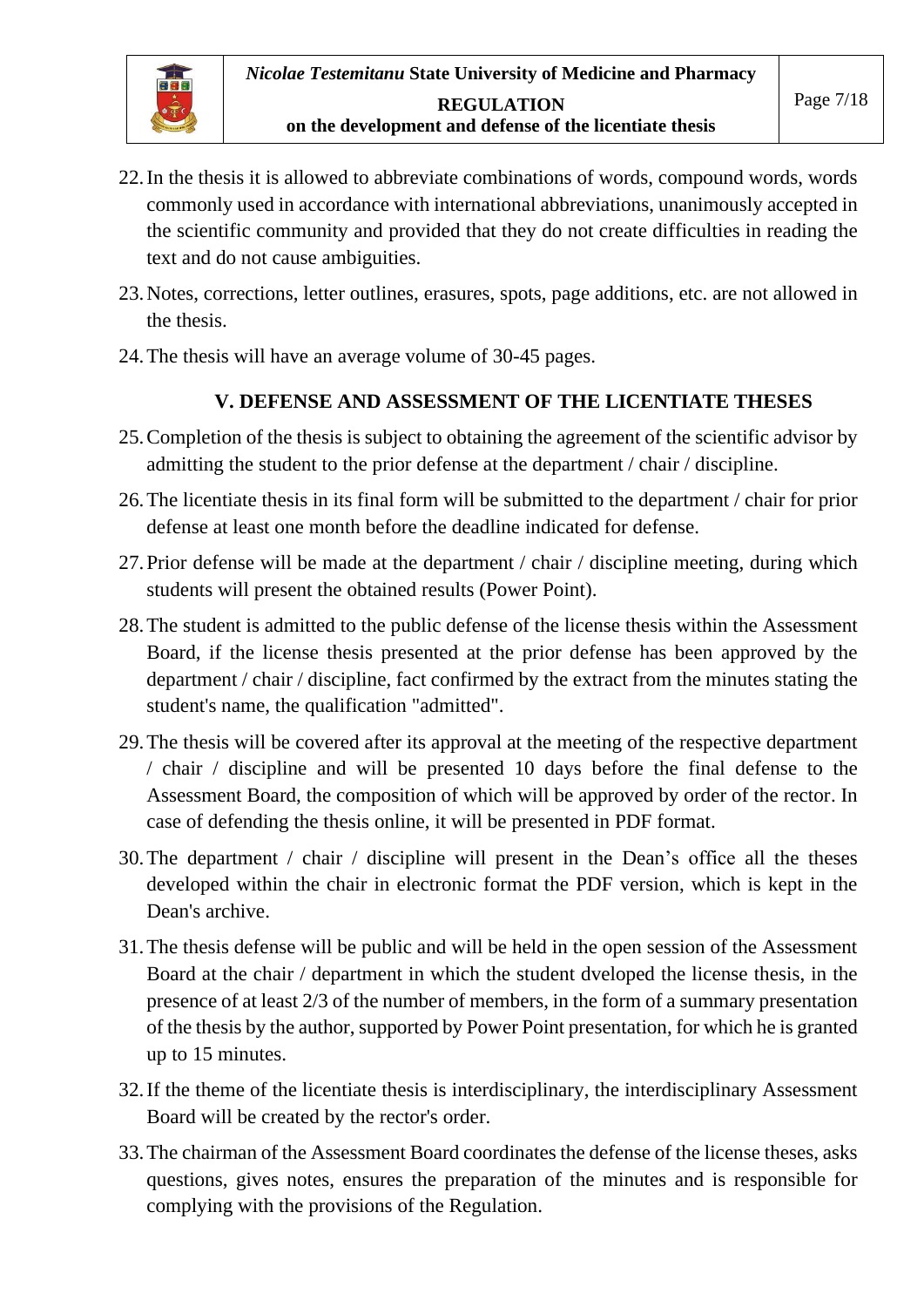

- 34.The members of the Assessment Board ask questions, give grades and perform any other tasks established by the chairman, for the smooth running of the license theses defense.
- 35.The Secretary of the Board asks questions, gives grades and ensures his administrative activity: checking and preparing the classrooms for public defense, taking the license theses, taking the assessment sheets of the commission to the Dean's ( one per student), taking and verifying the materials of presentation by the students of the license theses, as well as other attributions given to him by the Chairman of the Commission for the smooth running of the theses defense.
- 36.The licentiate thesis will be assessed according to the following criteria:
	- the quality of writing the license thesis and observing the structuring rules;
	- $\checkmark$  carrying out of the study / research itself;
	- $\checkmark$  bibliography quality;
	- ✓ quality of oral presentation and aswering of Board's questions;
	- $\checkmark$  confirmation of research results publication (article, thesis, report, poster).
- 37.The decision on the mark for license thesis defense will be taken at the closed assessment board meeting, according to the evaluation algorithm and using of assessment sheet (annex 5), based on the criterie for final assessment of the licentiate theses (annex 6).
- 38.When the scientific advisor is a member of the assessment board, he will not take part in the thesis assessment.
- 39.The final mark of the presented thesis will be calculated by the arithmetic average of the Assessment Sheets drawn up in accordance with the model in Annex 7 by the members of the Board.
- 40.The results of the paper's defense will be communicated to the students on the same day after the assessment board meeting.
- 41.The marks obtained by the candidate will be reflected in the minutes of the Assessment Board meeting, the student's record-book and the Supplement to the Diploma.
- 42.The absence without good reason on a licentiate thesis defense or the obtaining of a mark less than "5" is qualified as a failure of the graduation / licentiate examination.
- 43. Final mark is written in arabic numerals (it will be rounded to 0,5 decimals in favour of the student) and in letters.
- 44.Students have the right to appeal the Board's decision one day after the announcement of the Graduation examination results and are recorded by the board's secretary in the register of appeals.
- 45.Appeals will be examined by the Appeal's Board, approved by the rector's order during one day after it's submission. Appeals examination is registered in the separate minutes signed by the members of the Examination and Appeals Boards.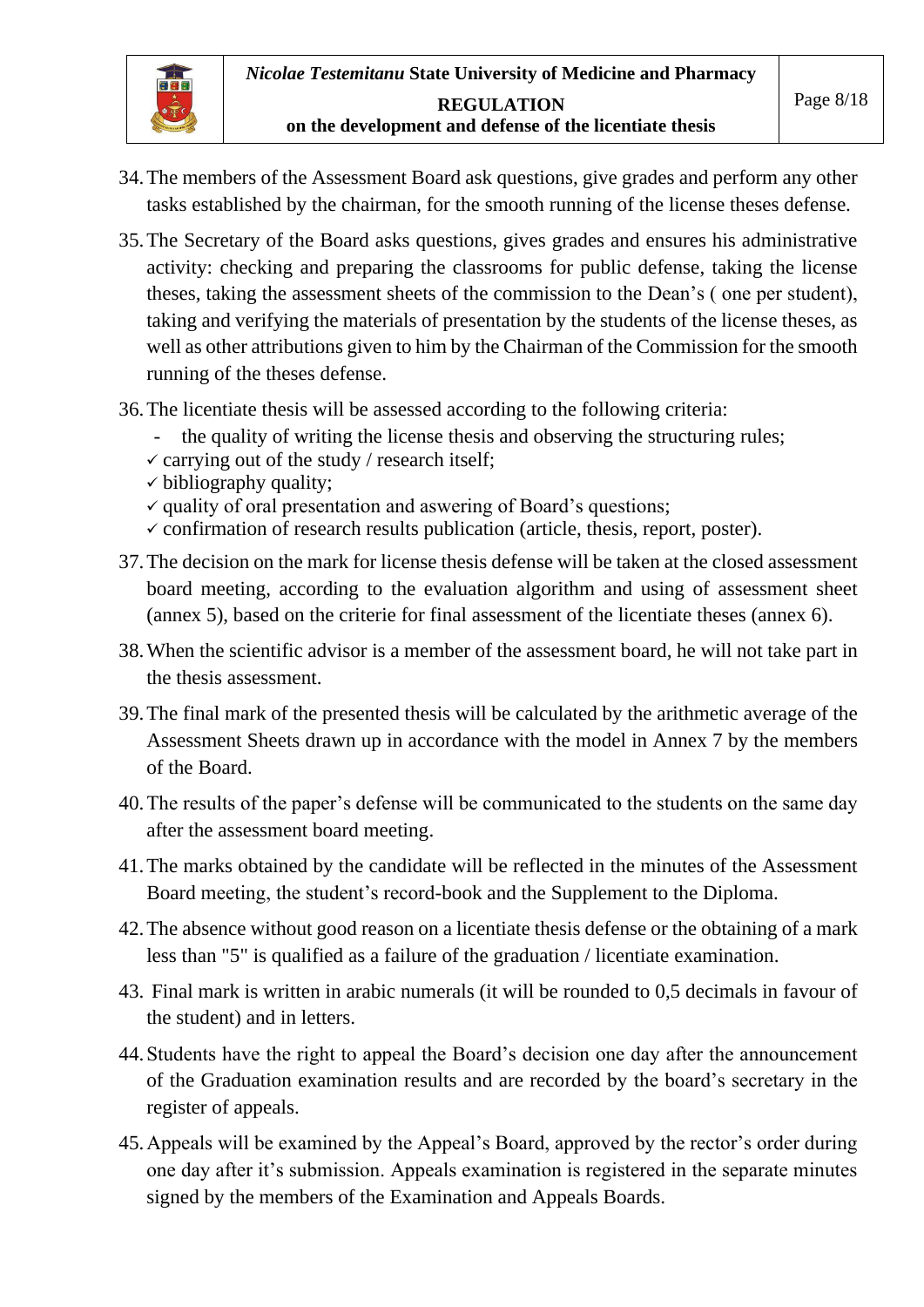

- 46. Appeals Board checks and assesses the presentation again (based on the on-line registration) and the licentiate thesis. The changing of the appealed mark is done by raising or decreasing of it and remains conclusive.
- 47.If the licentiate thesis has been assessed with a mark less than "5", the thesis can be defended next year at the next session of the graduation examination. the Board decides whether, is necessary to change the theme of the thesis.
- 48. The insufficient mark (1-4) got for the thesis does not deprive the student of the right to take the computer assisted examination stage.

#### **V. FINAL PROVISIONS**

- 49.This Regulation enters into force on the date of its approval by the SUMPh Senate.
- 50. All subsequent amendments and additions to this Regulation enter into force upon their approval by the SUMPh Senate.
- 51.The Deans of Faculties have the obligation to make public the Regulation on the defense of the licentiate thesis on the faculty webpage.

Signed by:

First Vice rector,

Head of Department of Didactics and Academic Management Silvia Stratulat

Head of Unit of Academic Management Quality and the United States of the Virginia Salaru

Dean of Faculty of Medicine no 1 <br>
<del>Allennes Medicine</del> no 1 <br>
Gheorghe Placinta

Dean of Faculty of Medicine no 2  $\int_{\mathcal{R}} \int_{\mathcal{R}}$  Mircea Betiu

Dean of Faculty of Pharmacy  $\mathscr{M}$ . CLO began Nicolae Ciobanu

Dean of Faculty of Dentistry  $\bigotimes_{\mathcal{O}} \bigotimes_{\mathcal{O}} \bigotimes_{\mathcal{O}} \bigotimes_{\mathcal{O}}$  Oleg Solomon

vice-rector for academic issues  $\sqrt{\frac{M}{\sqrt{Q}}}$  Olga Cernetchii

Vice-rector for Research  $\frac{f}{f}$  Stanislav Groppa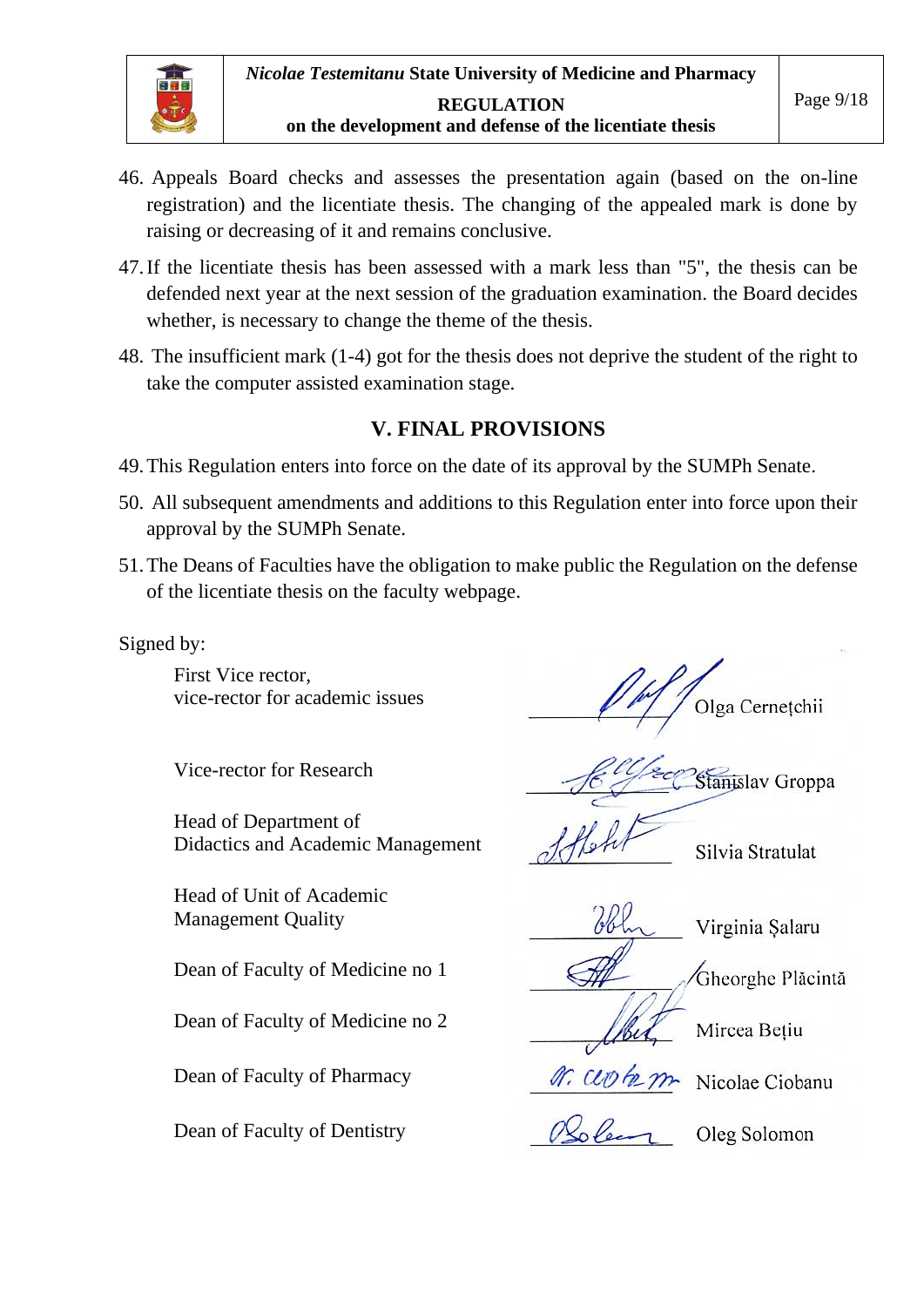

*Nicolae Testemitanu* **State University of Medicine and Pharmacy**

**REGULATION on the development and defense of the licentiate thesis** 

*Annex 1.* **Title page**

# **Ministry of Health, Labor and Social Protection of the Republic of Moldova**

(font 14, Bold, Centered)

*Nicolae Testemitanu* **State University of Medicine and Pharmacy**  (font 14, Bold, Centered)

#### **FACULTY NAME**

(font 14, Bold, Centered, Uppercase)

#### Department/Chair of **name**

(font 16, Bold, Centered)

Licentiate thesis (font 15)

# **THEME OF THE THESIS IN CAPITAL LETTERS (**font 18, Bold, Centered)

**SURNAME, first name of the student (**font 14, Bold, Centered)

*Year \_\_, group \_\_*

**Scientific advisor: Surname and name of the scientific advisor(s) (**font 14, Bold) *Scientific degree, didactic degree* **(**font 14, Bold, Italic)

Chisinau, year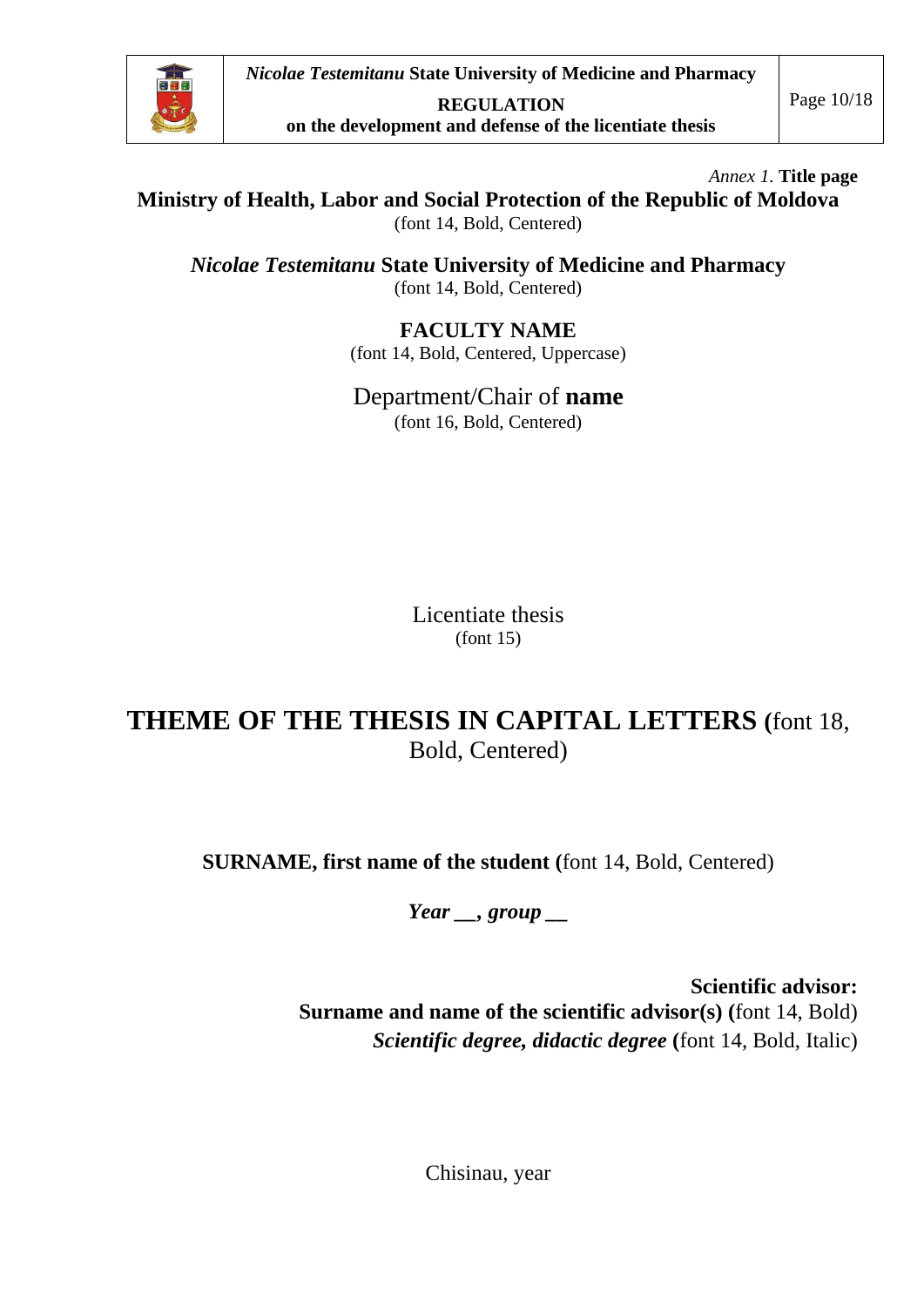

*Annex 2*

#### **DECLARATION**

I, *Name, Surname*, hereby declare on my own responsibility that the licentiate thesis entitled *"The Complete Title of the License Thesis"* is prepared by myself, the materials presented are the results of my own research, are not plagiarized from other scientific papers and have not been presented at another faculty or higher education institution in the country or abroad.

I also declare that all sources used, including the Internet, are indicated in the licentiate thesis, in compliance with the plagiarism avoidance rules:

- $\checkmark$  all fragments of text reproduced exactly, even in my own translation from another language, are written with reference to the original source;
- $\checkmark$  rewriting of the texts of other authors in my own words has the reference to the original source;
- $\checkmark$  summary of other authors' ideas has the exact reference to the original text;
- $\checkmark$  work methods and techniques taken from other sources have exact references to original sources.

Date \_\_\_\_\_\_\_\_\_\_\_\_\_\_\_\_\_\_\_\_\_\_\_

Graduate \_\_\_\_\_\_\_\_\_\_\_\_\_\_\_\_\_\_\_\_\_\_\_ \_\_\_\_\_\_\_\_\_\_\_\_\_\_\_\_\_\_\_

*(Surname Name) (Signature)*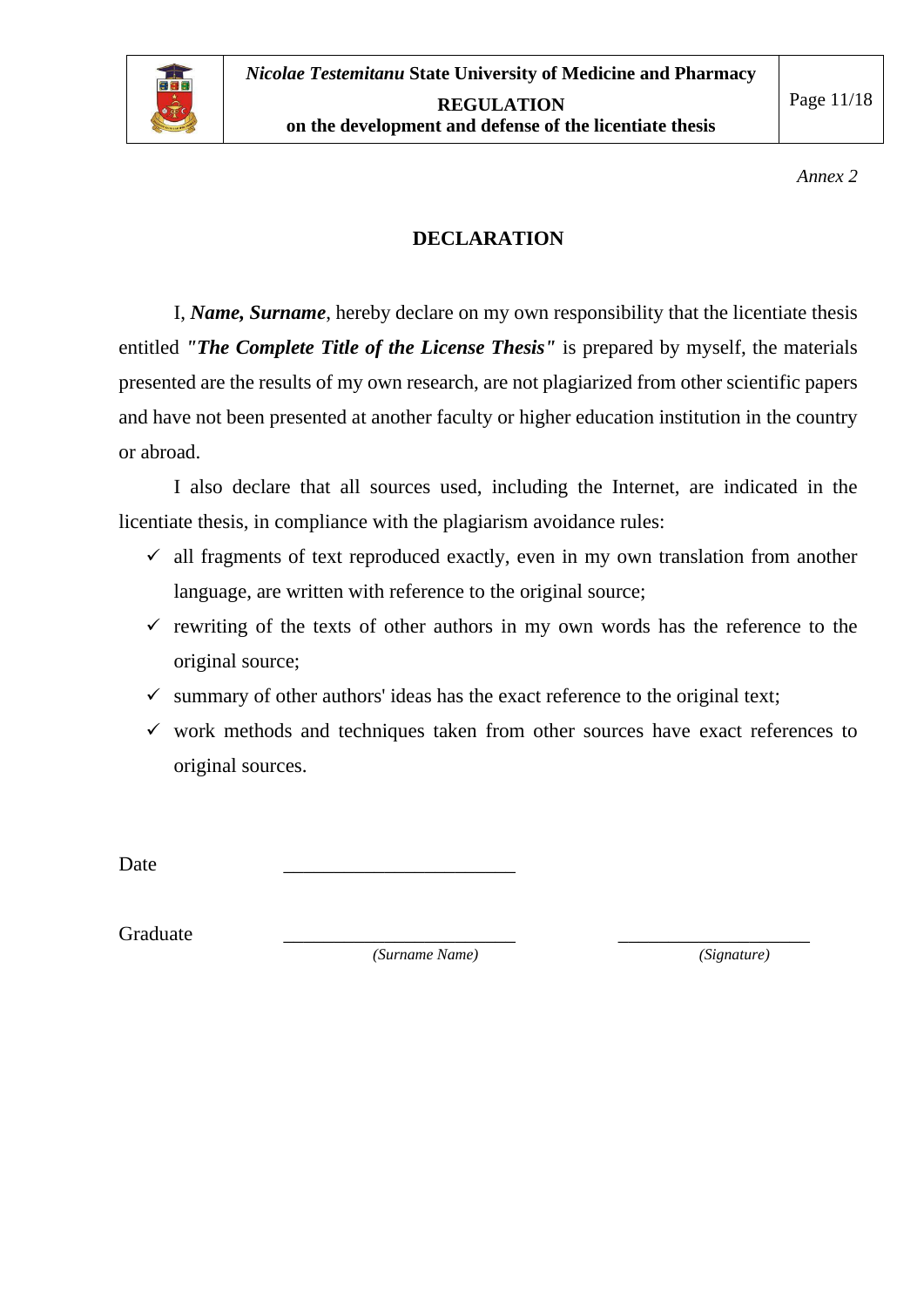

#### **REGULATION**

#### **on the development and defense of the licentiate thesis**

#### *Annex 3.* **Examples of bibliography presentation**

The editing of the bibliography will be done in strict compliance with (letters type, order of quotes, punctuation marks) the following model:

- $\checkmark$  for *articles* the following things are mentioned: author's name, title of the article, magazine name, year of appearance, volume, first and last page. *Example:*
	- 1. Baranețchi I., Prisacari V. Factori de risc în infecțiile septico-purulente nosocomiale de profil traumatologie și ortopedie. Studiu descriptiv transversal. În: Moldovan Journal of Health Sciences. Revista de Științe ale Sănătății din Moldova. 2016, 2 (8), p.15-27. ISSN 2345-1467.
	- 2. Casian D. A. Regarding an alternative treatment for varicose veins: ligation plus foam sclerotherapy. In: Dermatologic Surgery. 2012, 38(1), 146-147. ISSN 1524-4725. doi: 10.1111/j.1524-4725.2011.02212.x (**IF: 1,798**).
	- 3. Chung DR, Zang WS, Kim SB et al. Treatment of herpetitis B virus associated glomerulonephritis with recombinant human alpha-interferon. In: Am J Nephrol, 1997, 17:112-117.
	- 4. Hotineanu V., Moraru V., Bujor P., Bujor S. Cholelithiasis epidemiology, risk factors and etiopathogenic aspects: Up-to-Date. In: Jurnal de chirurgie, 2014, X, 2, p. 101-104. NSN 1584-9341.
- $\checkmark$  for **books** the following things are mentioned: authors' names, title of the book, publishing house, place of appearance, year of appearance, first and last page. *Example:*
	- 5. Ciobanu Gh. *Resuscitarea cardiorespiratorie și cerebrală*. Volumul 1. Serghienco-Ciobanu, L. (red. șt.). Chișinău. Nova-Imprim; 2014.
	- 6. Popovici I, Lupuleasa D. Tehnologie farmaceutică, Ed. Polirom, Iasi, 2001.
- $\checkmark$  all the bibliographic sources included in the licentiate thesis must be in the final bibliographic list. For the sources downloaded from the internet, web page addresses will be noted. In the final bibliography, they must be at the end of the list: *Example:*
	- 7. Jones ET, Miles C. Computing networking. 2nd edition. Derby, Bugle Press; 2002. Disponibil la: http:/www.imperial.ac.uk/library/digitallibrary [accesat la 10.06.2007].

#### **Note***: 1. Articles published online may not have the number of pages.*

2. *If some parts of the thesis were published or communicated during scientific events, the thesis will incorporate a copy of the abstracts or scientific articles from the original documents (magazine, abstract book). These articles will be mandatory cited in the Bibliography.*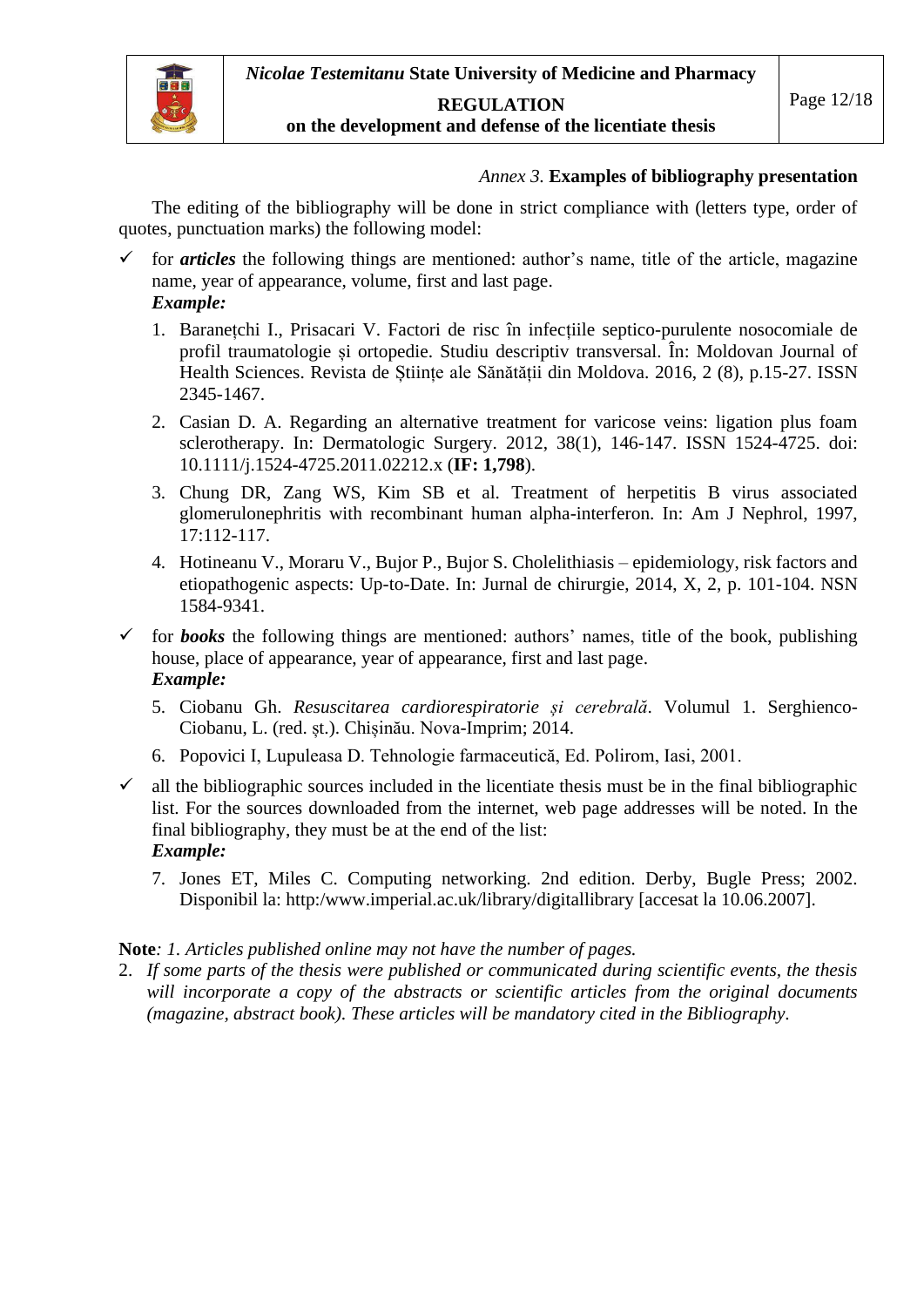

*Annex 4.* **Examples of writing chapters, tables, formulas and figures**

#### **Example of chapter writing**

### **2. CHAPTER TITLE (BOLD CAPS, font 14, centered)**

#### **2.1. Subchapter title (Bold, font 13)**

#### *2.1.1. Subpoint title (Bold, font 13, bold)*

In the contents of the subchapter or subpoint, the text displayed will contain the results obtained and their description in the form of tables, figures, ext.

#### **2.2. Subtitle title (Bold, font 13)**

#### **Example of tables**

Table 7. Changes in the activity of ALT, AST, PCE and albumin and total serum protein levels in animals with ethylene glycol-induced toxic hepatopathy

|                      | <b>Animals cohort</b>   |                                     |  |  |  |  |  |
|----------------------|-------------------------|-------------------------------------|--|--|--|--|--|
| <b>Seric indices</b> | <b>Control group</b>    | <b>HT</b>                           |  |  |  |  |  |
| $ALT$ , UI/g prot    | $0,426 \pm 0,02, 100\%$ | $0,468 \pm 0,03, 110\%$             |  |  |  |  |  |
| $AST, UI/g$ prot     | $0,226 \pm 0,01,100\%$  | $0,236 \pm 0,02,105\%$              |  |  |  |  |  |
| PCE, nmol/s.g prot   | $681,0 \pm 0,04,100\%$  | $547,8 \pm 0.04$ <sup>*</sup> , 80% |  |  |  |  |  |
| Total protein, g/L   | $36,49 \pm 0,80,100\%$  | $31,03 \pm 0,34***$ , 85%           |  |  |  |  |  |
| Albumin, $g/L$       | $38,74 \pm 1,78,100\%$  | $11,56 \pm 0,35***$ , 30%           |  |  |  |  |  |

*Note: ALT – alanine aminotransferase; AST – aspartate aminotransferase; PCE – pseudocolinesterase; HT – hepatic toxicity induced by ethylene glycol. The veracity of the differences compared to the control group: \*– p<0,05; \*\*–p<0,01; \*\*\*– p<0,001.*

#### **Examples of formula**

$$
n = t \ 2 \ xp(1-p) \ | \Delta 2 \tag{4}
$$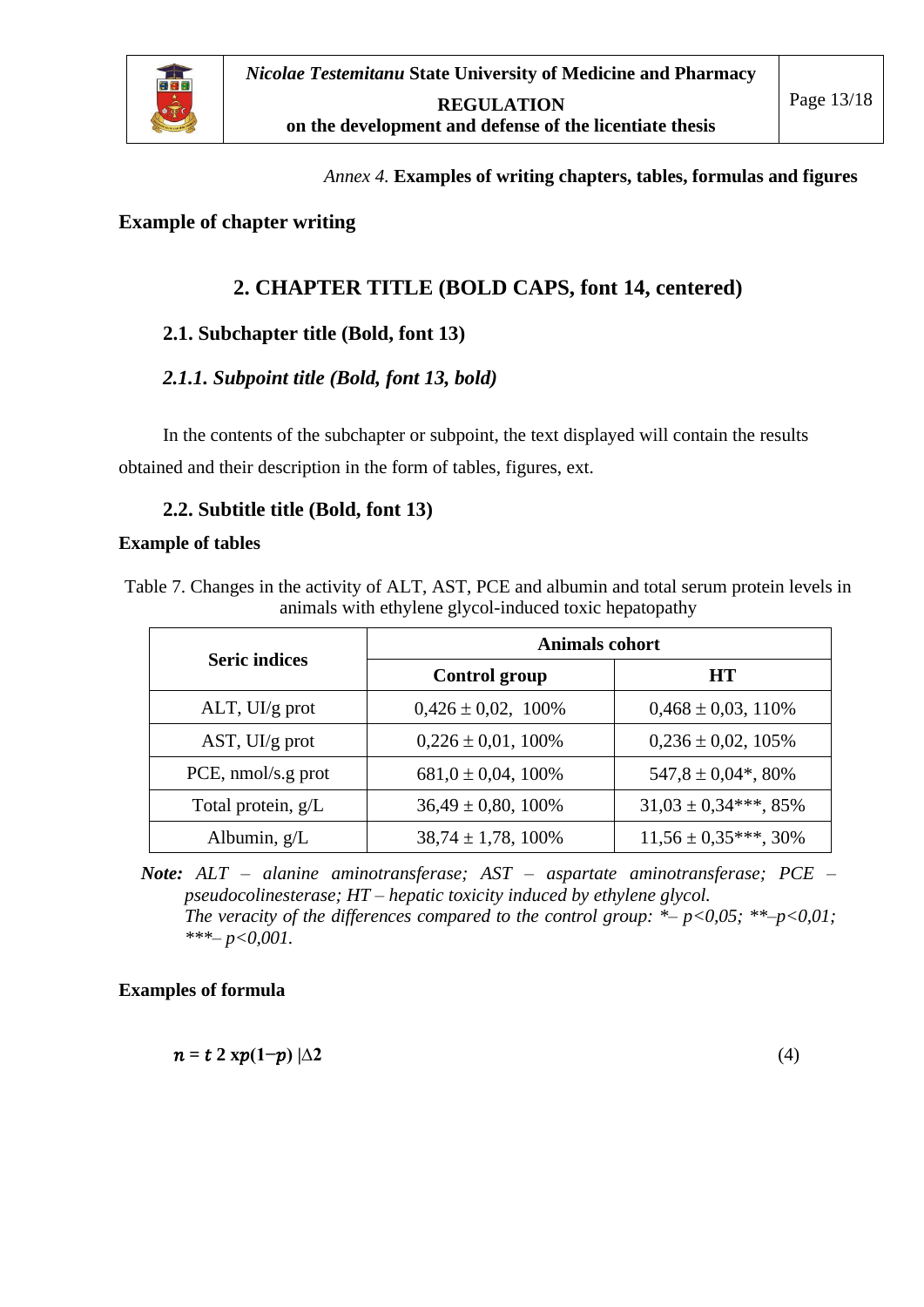

#### **Example of figure**



Figure 21. Maternal mortality rate per 100,000 live births in 1995-2015 [Bibliographic reference number].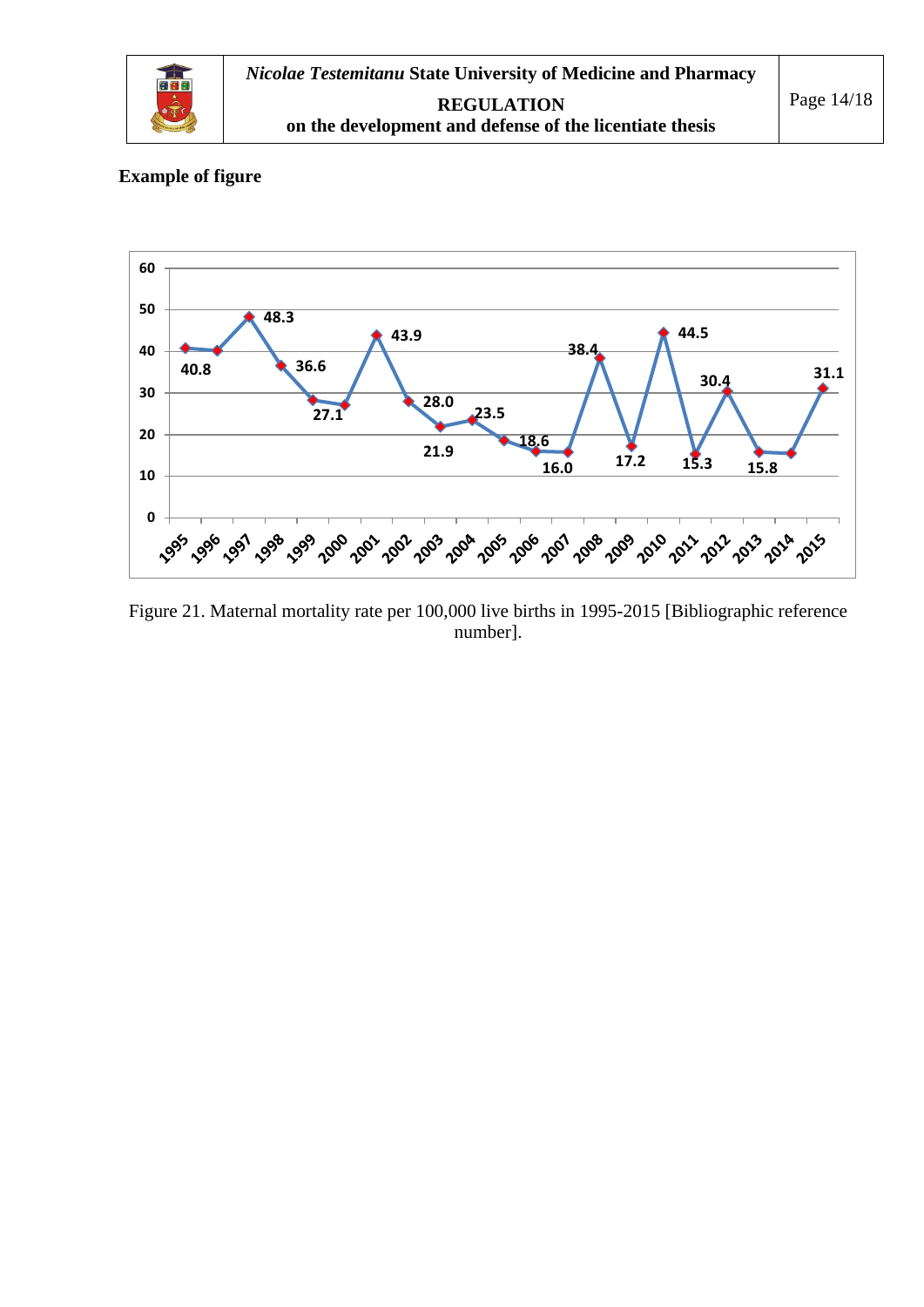

**on the development and defense of the licentiate thesis** 

*Annex 5*

#### **THE ASSESSMENT SHEET OF THE LICENTIATE THESIS DONE BY THE MEMBERS OF THE ASSESSMENT BOARD**

| Criteria for the licentiate thesis assessment:                 |                                                                                           |
|----------------------------------------------------------------|-------------------------------------------------------------------------------------------|
|                                                                | 1. The quality of the drafting of the thesis and the respecting of the structuring rules: |
| $0-2,0$ points                                                 | Points:                                                                                   |
| 2. Assessment of the quality of the research:                  |                                                                                           |
| $0, 5-2, 5$ points                                             | <i>Points:</i>                                                                            |
| 3. Bibliography quality:                                       |                                                                                           |
| $0,1-0,5$ points                                               | <i>Points:</i>                                                                            |
|                                                                | 4. The quality of oral presentation and answers to questions put by the Board:            |
| $0,4-4,0$ points                                               | <i>Points:</i>                                                                            |
| (if proof is presented in the annex to the thesis)             | 5. Aspects of the work have been published and / or presented at scientific forums:       |
| $0-1,0$ points                                                 | Points:                                                                                   |
| Mark/grade at the stage of assessment by the Assessment Board: |                                                                                           |
| <b>Board member</b>                                            |                                                                                           |
|                                                                | S.N.,                                                                                     |
|                                                                | scientific or / and didactic degree                                                       |

 *Signature*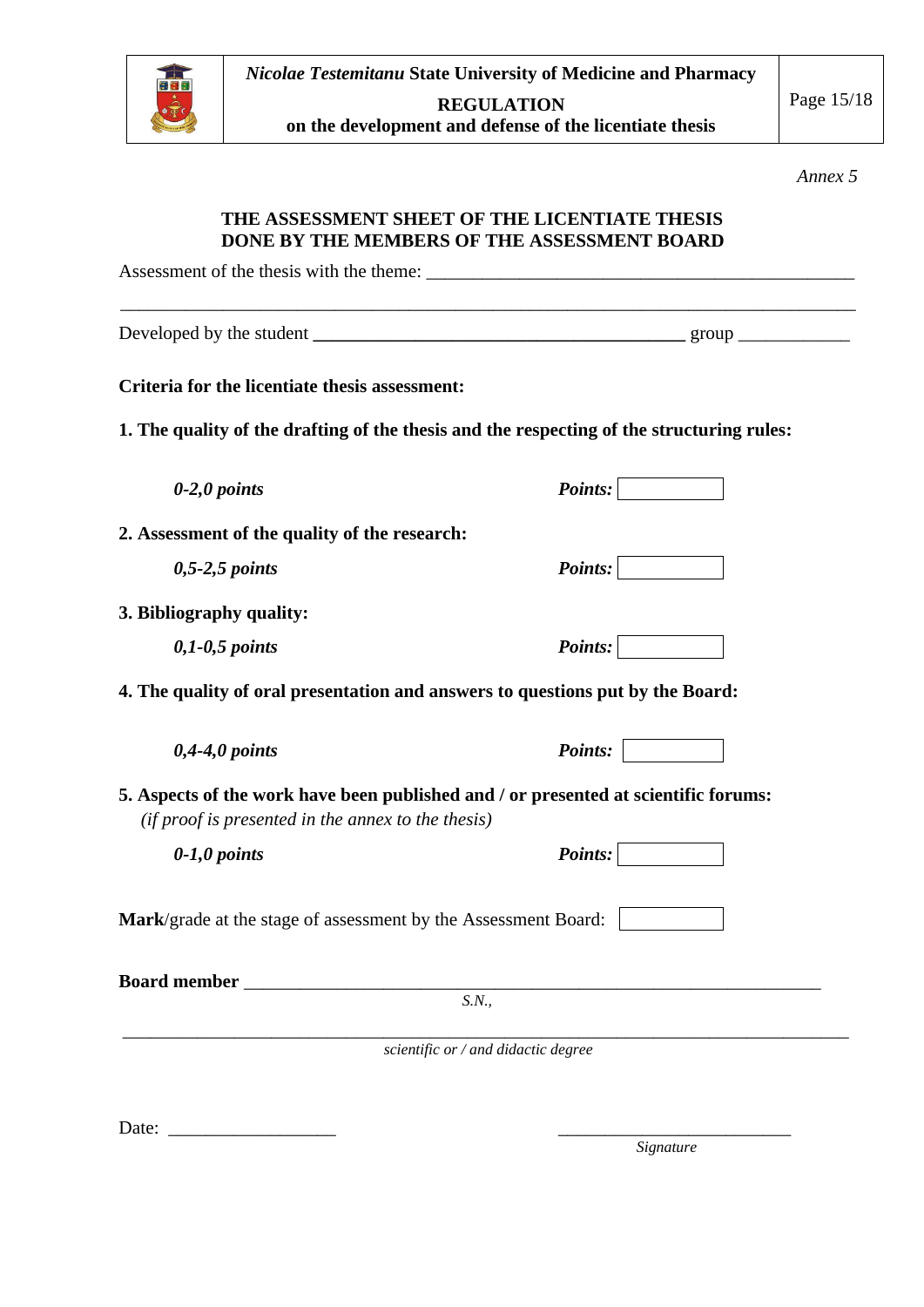

**REGULATION**

**on the development and defense of the licentiate thesis** 

*Annex 6*

#### **CRITERIA FOR THE FINAL ASSESSMENT OF LICENTIATE THESES**

| 1. The quality of writing the licentiate thesis and compliance with the structuring rules                                                                                                                                                                                                                                                                                                                                                                                                                                                                                                                     |                                                                                                                                                                                                                                                                                                                                                                                                                                                                                                                                                                                                                                                                                                                                                                                                               |                                                                                                                                                                                                                                                                                                                                                                                                                                                                                                                                                                                                                                                                                                                                                                                         |                                                                                                                                                                                                                                                                                                                                                                                                                                                                                                                                                                                                                                                                                                   |                                                                                                                                                                                                                                                                                                                                                                                                                                                                                                                                                                                                                                                                                                                                                           |  |  |  |  |  |  |
|---------------------------------------------------------------------------------------------------------------------------------------------------------------------------------------------------------------------------------------------------------------------------------------------------------------------------------------------------------------------------------------------------------------------------------------------------------------------------------------------------------------------------------------------------------------------------------------------------------------|---------------------------------------------------------------------------------------------------------------------------------------------------------------------------------------------------------------------------------------------------------------------------------------------------------------------------------------------------------------------------------------------------------------------------------------------------------------------------------------------------------------------------------------------------------------------------------------------------------------------------------------------------------------------------------------------------------------------------------------------------------------------------------------------------------------|-----------------------------------------------------------------------------------------------------------------------------------------------------------------------------------------------------------------------------------------------------------------------------------------------------------------------------------------------------------------------------------------------------------------------------------------------------------------------------------------------------------------------------------------------------------------------------------------------------------------------------------------------------------------------------------------------------------------------------------------------------------------------------------------|---------------------------------------------------------------------------------------------------------------------------------------------------------------------------------------------------------------------------------------------------------------------------------------------------------------------------------------------------------------------------------------------------------------------------------------------------------------------------------------------------------------------------------------------------------------------------------------------------------------------------------------------------------------------------------------------------|-----------------------------------------------------------------------------------------------------------------------------------------------------------------------------------------------------------------------------------------------------------------------------------------------------------------------------------------------------------------------------------------------------------------------------------------------------------------------------------------------------------------------------------------------------------------------------------------------------------------------------------------------------------------------------------------------------------------------------------------------------------|--|--|--|--|--|--|
| 0                                                                                                                                                                                                                                                                                                                                                                                                                                                                                                                                                                                                             | 0,5                                                                                                                                                                                                                                                                                                                                                                                                                                                                                                                                                                                                                                                                                                                                                                                                           | 1,0                                                                                                                                                                                                                                                                                                                                                                                                                                                                                                                                                                                                                                                                                                                                                                                     | 1,5                                                                                                                                                                                                                                                                                                                                                                                                                                                                                                                                                                                                                                                                                               | 2,0                                                                                                                                                                                                                                                                                                                                                                                                                                                                                                                                                                                                                                                                                                                                                       |  |  |  |  |  |  |
| The thesis does not<br>correspond to the<br>provisions of chapters<br>III and IV of this<br>Regulation.                                                                                                                                                                                                                                                                                                                                                                                                                                                                                                       | The writing of the<br>research has major<br>structural, linguistic or<br>stylistic shortcomings.<br>Significant deviations<br>from the provisions of<br>Chapters III and IV of<br>this Regulation.                                                                                                                                                                                                                                                                                                                                                                                                                                                                                                                                                                                                            | The research is<br>satisfactorily drafted,<br>but there are some<br>shortcomings.<br>Frequent but minor<br>deviations or some<br>moderate deviations<br>from the provisions of<br>Chapters III and IV of<br>this Regulation.                                                                                                                                                                                                                                                                                                                                                                                                                                                                                                                                                            | The research is clear<br>and coherently written,<br>but there are minor<br>shortcomings. Minor<br>and single deviations<br>from the provisions of<br>Chapters III and IV of<br>this Regulation.                                                                                                                                                                                                                                                                                                                                                                                                                                                                                                   | The research is clear<br>and coherently written.<br>No deviations from the<br>provisions of Chapters<br>III and IV of this<br>Regulation are found.                                                                                                                                                                                                                                                                                                                                                                                                                                                                                                                                                                                                       |  |  |  |  |  |  |
|                                                                                                                                                                                                                                                                                                                                                                                                                                                                                                                                                                                                               | 2.<br>Assessment of the quality of the research carried out                                                                                                                                                                                                                                                                                                                                                                                                                                                                                                                                                                                                                                                                                                                                                   |                                                                                                                                                                                                                                                                                                                                                                                                                                                                                                                                                                                                                                                                                                                                                                                         |                                                                                                                                                                                                                                                                                                                                                                                                                                                                                                                                                                                                                                                                                                   |                                                                                                                                                                                                                                                                                                                                                                                                                                                                                                                                                                                                                                                                                                                                                           |  |  |  |  |  |  |
| 0,5                                                                                                                                                                                                                                                                                                                                                                                                                                                                                                                                                                                                           | 1,0                                                                                                                                                                                                                                                                                                                                                                                                                                                                                                                                                                                                                                                                                                                                                                                                           | 1,5                                                                                                                                                                                                                                                                                                                                                                                                                                                                                                                                                                                                                                                                                                                                                                                     | 2,0                                                                                                                                                                                                                                                                                                                                                                                                                                                                                                                                                                                                                                                                                               | 2,5                                                                                                                                                                                                                                                                                                                                                                                                                                                                                                                                                                                                                                                                                                                                                       |  |  |  |  |  |  |
| The purpose of the<br>paper and not the<br>research framework is<br>not clearly defined. The<br>description and<br>argumentation of the<br>choice of approaches,<br>methods, procedures,<br>techniques used is<br>missing or is brief. The<br>analysis demonstrates<br>the lack or poor<br>mastery of the chosen<br>methods.<br>The conclusions do not<br>reflect the essence of<br>the results obtained, are<br>not consistent with the<br>objectives of the<br>introduction and do not<br>reflect the opinions and<br>personal contribution in<br>the study and<br>elucidation of the<br>problem addressed. | The purpose of the<br>paper is not sufficiently<br>clearly defined, and the<br>objectives correspond<br>only partially to the<br>purpose of the paper.<br>The research<br>framework is<br>satisfactorily presented.<br>The description and<br>argumentation of the<br>choice of approaches,<br>methods, procedures,<br>techniques used is<br>inadequate. The<br>analysis demonstrates<br>mastery of the chosen<br>methods, but it is not<br>entirely systematic and<br>has some errors in<br>accuracy.<br>The conclusions only<br>partially reflect the<br>essence of the results<br>obtained, are only<br>partially consistent with<br>the objectives of the<br>introduction and do not<br>reflect the opinions and<br>personal contribution in<br>the study and<br>elucidation of the<br>problem addressed. | The purpose of the<br>paper is mostly clearly<br>defined, but some<br>objectives do not<br>correspond to the<br>purpose of the paper.<br>The research<br>framework is quite<br>logical. The description<br>and argumentation of<br>the choice of<br>approaches, methods,<br>procedures, techniques<br>used is mostly<br>appropriate. The<br>analysis demonstrates a<br>good mastery of the<br>chosen methods, being<br>accurate and reliable.<br>The conclusions largely<br>reflect the essence of<br>the results obtained, but the essence of the<br>some are not consistent<br>with the objectives in<br>the introduction; the<br>conclusions only<br>partially reflect the<br>opinions and personal<br>contribution in the<br>study and elucidation of<br>the approached<br>problem. | The purpose of the<br>paper is clearly defined,<br>the objectives<br>correspond to the<br>purpose of the paper.<br>The research<br>framework is logical.<br>The approaches,<br>methods, procedures,<br>techniques used are<br>well described, and the<br>argument for their<br>selection is convincing.<br>The analysis<br>demonstrates a very<br>good mastery of the<br>chosen methods, being<br>systematic, accurate<br>and reliable.<br>The conclusions reflect<br>results obtained, are<br>consistent with the<br>objectives of the<br>introduction; the<br>conclusions reflect the<br>opinions and personal<br>contribution in the<br>study and elucidation of<br>the approached<br>problem. | The purpose of the<br>paper is clearly defined,<br>the objectives<br>correspond to the<br>purpose of the paper.<br>The research<br>framework indicates<br>creative thinking. The<br>description and<br>argumentation of the<br>choice of approaches,<br>methods, procedures,<br>techniques used is<br>adequate and<br>exhaustive. The<br>analysis demonstrates<br>an excellent mastery of<br>the chosen methods and<br>is creative, systematic,<br>accurate and reliable.<br>The conclusions reflect<br>the essence of the<br>results obtained, are<br>consistent with the<br>objectives of the<br>introduction; the<br>conclusions reflect the<br>opinions and personal<br>contribution in the<br>study and elucidation of<br>the approached<br>problem. |  |  |  |  |  |  |
|                                                                                                                                                                                                                                                                                                                                                                                                                                                                                                                                                                                                               | 3.                                                                                                                                                                                                                                                                                                                                                                                                                                                                                                                                                                                                                                                                                                                                                                                                            | <b>Quality of the bibliography</b>                                                                                                                                                                                                                                                                                                                                                                                                                                                                                                                                                                                                                                                                                                                                                      |                                                                                                                                                                                                                                                                                                                                                                                                                                                                                                                                                                                                                                                                                                   |                                                                                                                                                                                                                                                                                                                                                                                                                                                                                                                                                                                                                                                                                                                                                           |  |  |  |  |  |  |
| 0,1                                                                                                                                                                                                                                                                                                                                                                                                                                                                                                                                                                                                           | 0,2                                                                                                                                                                                                                                                                                                                                                                                                                                                                                                                                                                                                                                                                                                                                                                                                           | 0,3                                                                                                                                                                                                                                                                                                                                                                                                                                                                                                                                                                                                                                                                                                                                                                                     | 0,4                                                                                                                                                                                                                                                                                                                                                                                                                                                                                                                                                                                                                                                                                               | 0,5                                                                                                                                                                                                                                                                                                                                                                                                                                                                                                                                                                                                                                                                                                                                                       |  |  |  |  |  |  |
| Significant errors in<br>the application of                                                                                                                                                                                                                                                                                                                                                                                                                                                                                                                                                                   | The number of<br>bibliographic sources                                                                                                                                                                                                                                                                                                                                                                                                                                                                                                                                                                                                                                                                                                                                                                        | Adequate number of<br>bibliographic sources,                                                                                                                                                                                                                                                                                                                                                                                                                                                                                                                                                                                                                                                                                                                                            | Adequate number of<br>bibliographic sources,                                                                                                                                                                                                                                                                                                                                                                                                                                                                                                                                                                                                                                                      | Sufficient number of<br>bibliographic sources,                                                                                                                                                                                                                                                                                                                                                                                                                                                                                                                                                                                                                                                                                                            |  |  |  |  |  |  |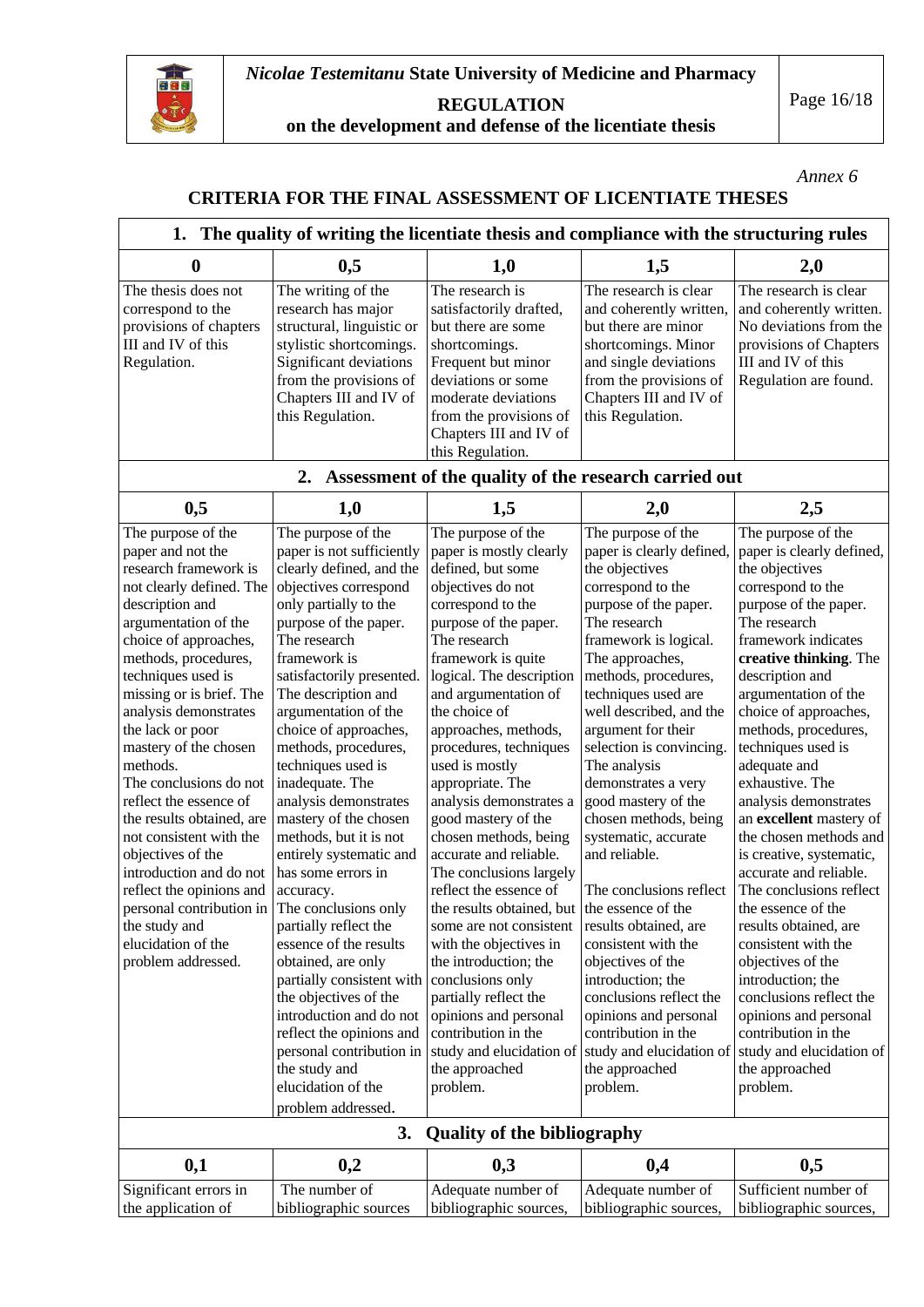

#### *Nicolae Testemitanu* **State University of Medicine and Pharmacy**

Page 17/18

**REGULATION on the development and defense of the licentiate thesis** 

| bibliographic<br>standards, elements of<br>plagiarism                                    | does not correspond to<br>the provisions of this<br>Regulation and / or<br>incorrect citation, or<br>non-academic<br>bibliographic sources,<br>frequent errors in the<br>application of<br>bibliographic<br>standards. |                                                                                                                                                                                                                                               | but with a ratio of less<br>than 80% of sources in<br>the last 10 years, errors<br>in compliance with the<br>citation, some<br>bibliographic sources<br>do not correspond to<br>academic standards,<br>uneven application of<br>bibliographic standards bibliographic |                                                                                                                                                       | with a ratio of more<br>than 80% of sources in<br>the last 10 years, small<br>errors in compliance<br>with the citation,<br>bibliographic sources<br>correspond to<br>academic standards,<br>correct application of<br>standards.                                                          |                                                                                                                                                                                                                                                       | correct citation,<br>sources that<br>correspond to<br>academic rigor and<br>evidence-based<br>medicine, correct<br>application of<br>bibliographic<br>standards. |  |  |
|------------------------------------------------------------------------------------------|------------------------------------------------------------------------------------------------------------------------------------------------------------------------------------------------------------------------|-----------------------------------------------------------------------------------------------------------------------------------------------------------------------------------------------------------------------------------------------|-----------------------------------------------------------------------------------------------------------------------------------------------------------------------------------------------------------------------------------------------------------------------|-------------------------------------------------------------------------------------------------------------------------------------------------------|--------------------------------------------------------------------------------------------------------------------------------------------------------------------------------------------------------------------------------------------------------------------------------------------|-------------------------------------------------------------------------------------------------------------------------------------------------------------------------------------------------------------------------------------------------------|------------------------------------------------------------------------------------------------------------------------------------------------------------------|--|--|
| Quality of oral presentation and answers to questions put by the Board<br>4.             |                                                                                                                                                                                                                        |                                                                                                                                                                                                                                               |                                                                                                                                                                                                                                                                       |                                                                                                                                                       |                                                                                                                                                                                                                                                                                            |                                                                                                                                                                                                                                                       |                                                                                                                                                                  |  |  |
| <b>Exposure quality and</b>                                                              |                                                                                                                                                                                                                        | $0,1-0,4$                                                                                                                                                                                                                                     |                                                                                                                                                                                                                                                                       |                                                                                                                                                       | $0, 5 - 0, 9$                                                                                                                                                                                                                                                                              |                                                                                                                                                                                                                                                       | 1                                                                                                                                                                |  |  |
| information presentation<br>logic                                                        |                                                                                                                                                                                                                        | Lack of presentation logic or<br>information relevant to the<br>allotted time, presentation<br>read.                                                                                                                                          |                                                                                                                                                                                                                                                                       | A good presentation order,<br>but some information is<br>outside the presentation<br>logic. Readinf of small parts<br>of the material.                |                                                                                                                                                                                                                                                                                            | The information presented is<br>complete and presented<br>logically and in a scientific<br>language. It's easy to follow.<br>The student uses little or no<br>notes.                                                                                  |                                                                                                                                                                  |  |  |
| <b>Framing in the allotted</b>                                                           |                                                                                                                                                                                                                        | $0,1-0,4$                                                                                                                                                                                                                                     |                                                                                                                                                                                                                                                                       |                                                                                                                                                       | $0,5-0,9$                                                                                                                                                                                                                                                                                  | 1                                                                                                                                                                                                                                                     |                                                                                                                                                                  |  |  |
| time<br>Note: Delays due to technical<br>problems will not be taken<br>into account.     |                                                                                                                                                                                                                        | Significant exceeding of the<br>presentation time, > 5<br>minutes and or stopping the<br>presentation by the members<br>of the Assessment Board.                                                                                              |                                                                                                                                                                                                                                                                       | Insignificant exceeding of<br>presentation time, 1-5<br>minutes.                                                                                      |                                                                                                                                                                                                                                                                                            | Very good time planning.<br>Framing in time for<br>presentation                                                                                                                                                                                       |                                                                                                                                                                  |  |  |
| The quality of the slides                                                                |                                                                                                                                                                                                                        | $0,1-0,4$                                                                                                                                                                                                                                     |                                                                                                                                                                                                                                                                       |                                                                                                                                                       | $0,5-0,9$                                                                                                                                                                                                                                                                                  | 1                                                                                                                                                                                                                                                     |                                                                                                                                                                  |  |  |
| and their presentation                                                                   |                                                                                                                                                                                                                        | Poor quality of the slides /<br>materials presented.<br>Significant deviations from<br>the academic rigors are<br>present, some figures and / or<br>tables are incorrectly<br>elaborated or do not<br>correspond to the presented<br>results. |                                                                                                                                                                                                                                                                       | the paper corresponds<br>the presented results.                                                                                                       | Moderate quality of the<br>slides / materials presented.<br>The graphic presentation of<br>partially to the academic<br>rigors, the figures and tables<br>are correctly elaborated and<br>are in correspondence with                                                                       | Good quality of the slides /<br>materials presented. The<br>graphic presentation of the<br>paper corresponds to the<br>academic rigors, the figures<br>and tables are correctly<br>elaborated and are in<br>accordance with the<br>presented results. |                                                                                                                                                                  |  |  |
| <b>Quality of answers</b>                                                                |                                                                                                                                                                                                                        | $0,1-0,4$                                                                                                                                                                                                                                     |                                                                                                                                                                                                                                                                       | $0, 5 - 0, 9$                                                                                                                                         |                                                                                                                                                                                                                                                                                            | 1                                                                                                                                                                                                                                                     |                                                                                                                                                                  |  |  |
|                                                                                          |                                                                                                                                                                                                                        | Lack of answers, or<br>erroneous answers to most of<br>the questions asked. The<br>answers are not based on the<br>results of the study. The<br>student demonstrates a poor<br>knowledge of the material.                                     |                                                                                                                                                                                                                                                                       | Adequate answers to most of<br>the questions asked. Few<br>inaccuracies or omissions.<br>The answers are partly based<br>on the results of the study. |                                                                                                                                                                                                                                                                                            | Adequate answers to all<br>questions asked, critical and<br>analytical thinking. The<br>answers are based on the<br>results of the study.                                                                                                             |                                                                                                                                                                  |  |  |
| <b>Total</b>                                                                             |                                                                                                                                                                                                                        | $0,4-1,6$                                                                                                                                                                                                                                     |                                                                                                                                                                                                                                                                       | $2,0-3,6$                                                                                                                                             |                                                                                                                                                                                                                                                                                            | 4                                                                                                                                                                                                                                                     |                                                                                                                                                                  |  |  |
| Aspects of the thesis have been published and / or presented at scientific forums<br>5.  |                                                                                                                                                                                                                        |                                                                                                                                                                                                                                               |                                                                                                                                                                                                                                                                       |                                                                                                                                                       |                                                                                                                                                                                                                                                                                            |                                                                                                                                                                                                                                                       |                                                                                                                                                                  |  |  |
| $\boldsymbol{0}$                                                                         |                                                                                                                                                                                                                        | 0,5                                                                                                                                                                                                                                           |                                                                                                                                                                                                                                                                       |                                                                                                                                                       | 1,0                                                                                                                                                                                                                                                                                        |                                                                                                                                                                                                                                                       |                                                                                                                                                                  |  |  |
| There is no evidence of<br>presenting the results of the<br>thesis at scientific forums. |                                                                                                                                                                                                                        | The thesis presents the proof of<br>acceptance of the material for<br>publication, only the submission of<br>the abstract is NOT considered.                                                                                                  |                                                                                                                                                                                                                                                                       |                                                                                                                                                       | Proof of publication of aspects of the thesis is<br>presented in the form of an annex to the thesis<br>(copy of the article / thesis from the journal /<br>collection), or the proof of presentation of the<br>oral or poster report at Congresses or<br>Conferences(certificate/program). |                                                                                                                                                                                                                                                       |                                                                                                                                                                  |  |  |